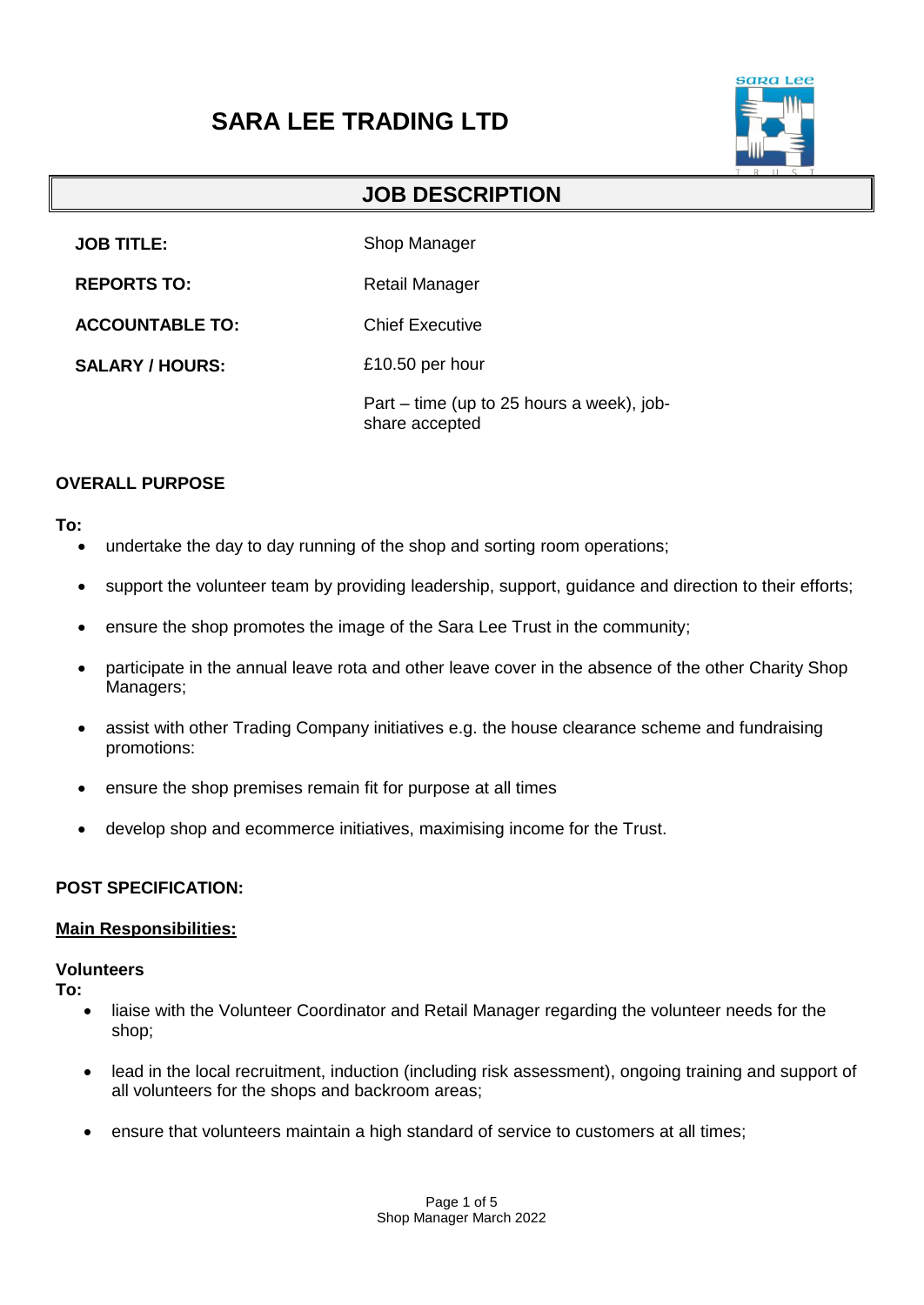- organise the weekly shop volunteer rota to ensure the shop runs effectively and safely and sorting room tasks are allocated;
- assist with providing cover in the event of non-attendance, shortage of volunteers etc;
- ensure that tasks are properly delegated to volunteers in accordance with their training and abilities;
- offer learning and development opportunities, with the support of the Retail Manager;
- ensure equality and diversity policies are adhered to by all volunteers;
- maintain proper discipline within the shop in line with Trading Company Policy.

#### **Income**

**To:**

- maximise the shop's sales and charity donation potential;
- monitor pricing to ensure the optimum income level for the shop is achieved;
- assist the Retail Manager in carrying out any agreed promotions;
- work with the Fundraising Manager & Retail Manager to implement fundraising and marketing projects through the shop;
- assist the Retail Manager with the house clearance scheme.

#### **Premises**

**To:**

- ensure the shop has a high standard of display and it projects a quality retail image;
- ensure shop premises are clean and tidy at all times and that goods are displayed in an attractive, presentable and safe manner;
- ensure that all statutory responsibilities are met, including Fire and Health & Safety Regulations in accordance with Sara Lee Trading Policies and Procedures;
- hold shop keys, and ensure the shop is opened and closed for trading hours.

#### **Stock**

**To:**

- accept, sort, prepare, price and display stock in accordance with SLT guidelines, acknowledging receipt and arranging collection where necessary;
- ensure all donated items of potential value/interest are kept aside for assessment to ensure that items achieve the highest profit;
- ensure that each shop has sufficient saleable stock and work with the Retail Manager to increase donations of stock where necessary;
- ensure positive action is being taken to generate donations from the general public and other sources;
- ensure that stock/ sorting areas are clean, tidy and efficiently and safely organised;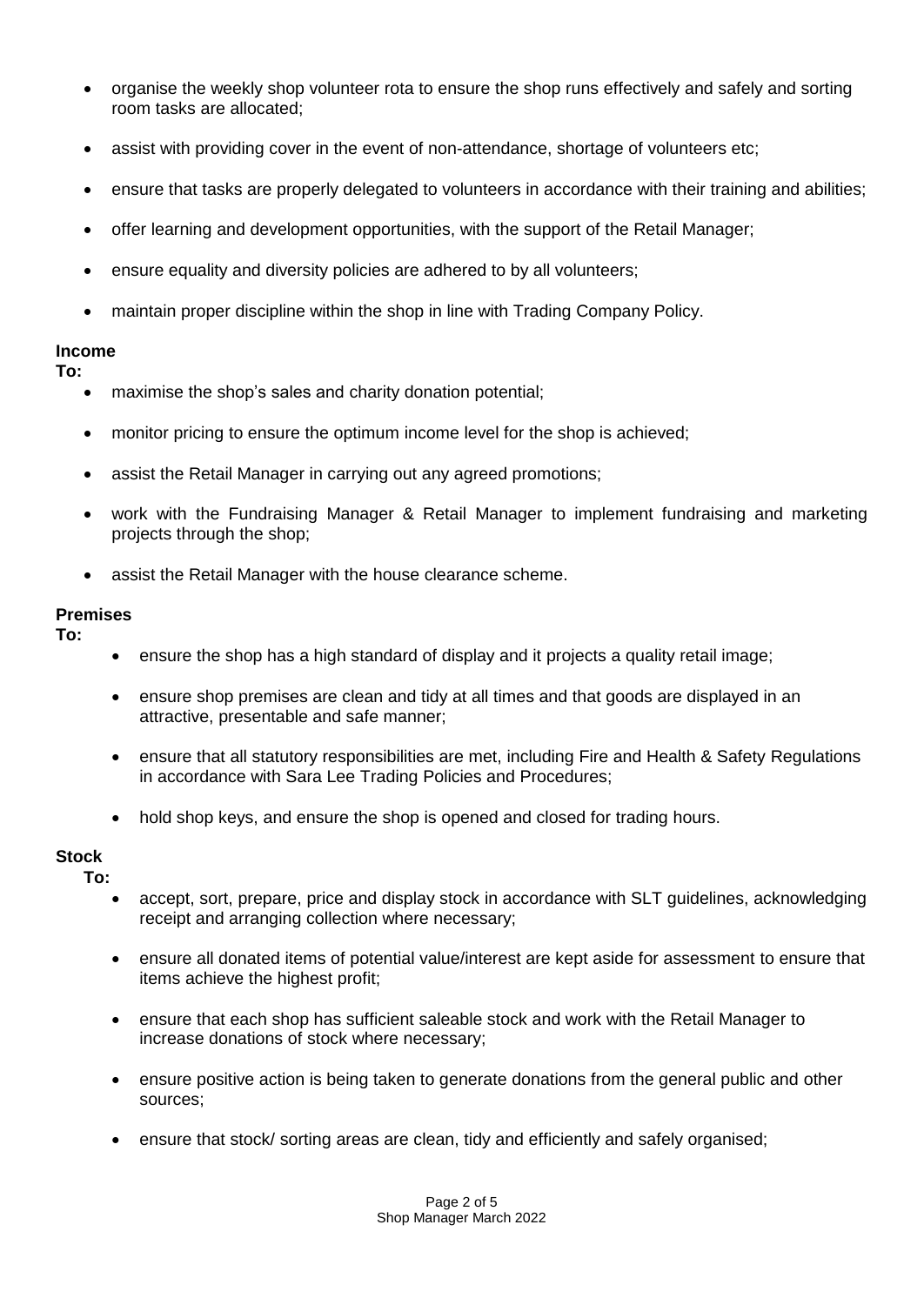- implement and monitor stock turn around/ stock control onto the shop floor and implement special promotions as requested;
- ensure that the shop is not selling unauthorised stock;

## **Recycling**

**To:**

- ensure all items to be sent to the recycling company are sorted appropriately, bagged and prepared for the weekly collection;
- ensure the jewellery and other recycling initiatives are promoted in the shop and the correct procedures for sorting and collection are adhered to, with the support of the Donation Centre.

## **Public Relations**

**To:**

- enhance the Sara Lee Trust's image through a professional retail service, ensuring that all queries about Sara Lee Trust's services are answered promptly and information held in the shop is up to date;
- maintain good relations with the public and neighbouring retailers.

## **Administration & Communication**

**To:**

- ensure all Sara Lee Trust's administrative and financial procedures are followed including maintenance of petty cash account, daily performance sheets and volunteer records.;
- provide end of day, weekly and monthly returns to the Retail Manager (using Microsoft Word, Excel and Outlook)
- attend meetings as requested.

**Budgets**

**To:**

- work with the Retail Manager to achieve the shop income/expenditure targets and address any fall in sales;
- monitor and control shop expenses and usage of shop consumables.

## **Security**

**To:**

- ensure that volunteers are security conscious and are following the correct procedures as requested in the Volunteer Handbook;
- check that all premises are secure and report any concerns to the Retail Manager;
- inform the Retail Manager where there has been, or there is suspicion of, a breach of any security procedures;
- ensure cash handling procedures are followed in the shop;

## **Health & Safety**

**To:**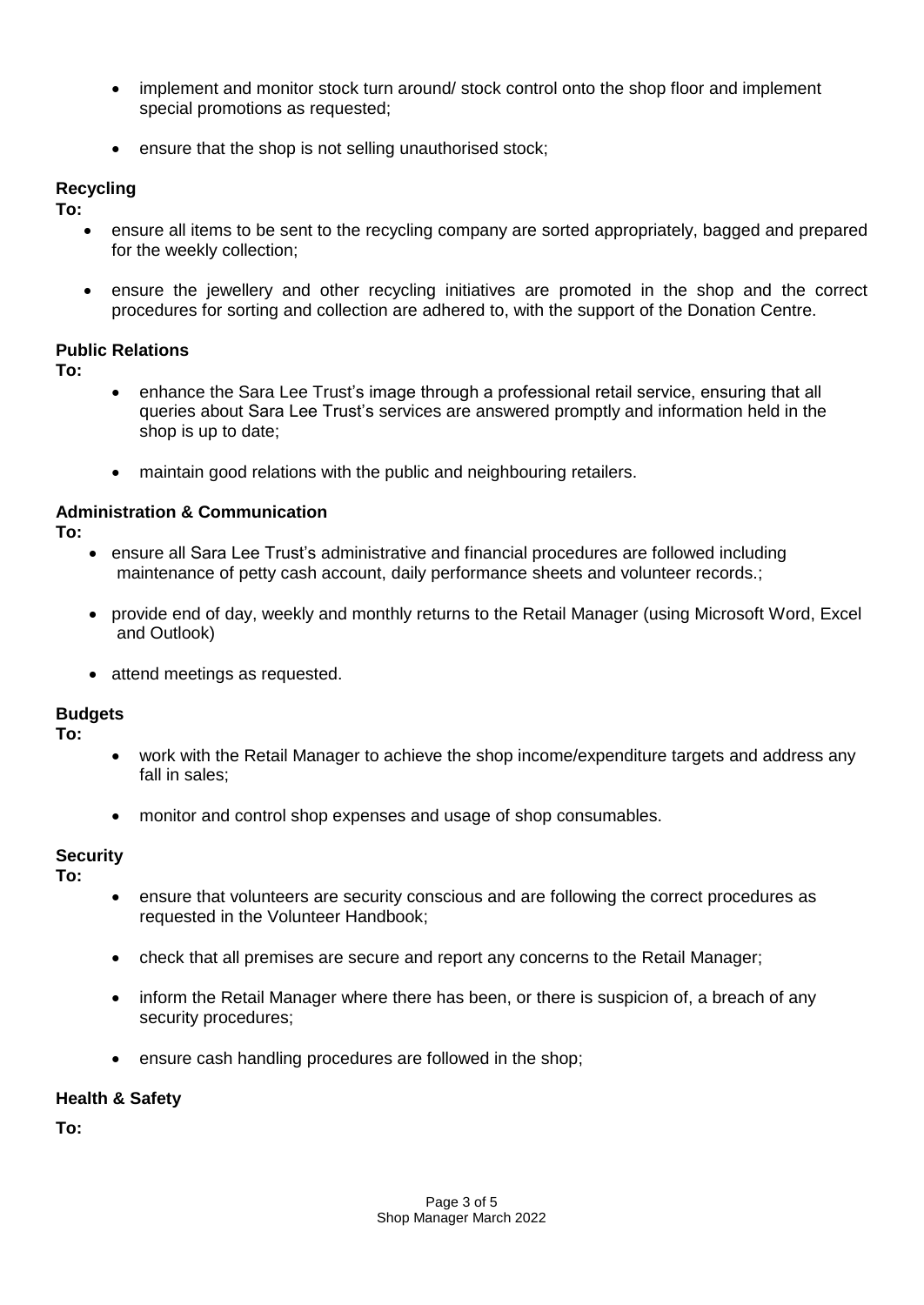- 1. Maintain a constant awareness of health, welfare and safety issues affecting self, colleagues and customers reporting any potential risks, accidents, incidents or near misses in line with organisational policies and procedures;
- 2. Abide by all Sara Lee Trading Health and Safety Policies and Procedures;
- 3. Be aware of and comply with the Fire Regulations within the warehouse and shops.

## **Other Responsibilities**

**To:**

- 1. Ensure all necessary paperwork is completed and returned to the Retail Manager on a timely basis;
- 2. Develop good working relationships with shop management teams and with the general public ensuring that all donors are thanked and feel valued for their contribution;
- 3. Promote public understanding of the work of the Sara Lee Trust and the importance of raising funds through the shops, highlighting the difference it makes;
- 4. Liaise directly with the Retail Manager regarding holidays/sickness;
- 5. Adhere to organisational policies and procedures at all times;
- 6. Take all reasonable steps to promote a working environment which is free from discrimination;
- 7. Comply with the organisational policy on confidentiality, the Data Protection Act 1998 and GDPR
- 8. Actively support good communication practices within your work and promote and maintain good teamwork;
- 9. Participate in an annual Individual Performance Review.

## **Working with The Sara Lee Trust**

The Sara Lee Trust is a registered charity. It relies on the local community for a major proportion of its income through fundraising, principally undertaken by volunteers. For this reason it is expected that all members of staff will endeavour to support the fundraising activities of the Trust, taking appropriate opportunities to explain the way the SLT operates. We want to encourage staff, when possible, to attend, in a voluntary capacity, at least two fundraising activities a year.

## **Summary and review of job description**

This job description is intended as summary guide outlining the general areas of activity in which the post holder will be expected to participate. It is not meant to be a comprehensive list of responsibilities. It may be reviewed and amended according to changing needs of the Trust. Changes will be undertaken in accordance with guiding Trust policies.

## **Equal Opportunities**

The aim of the Trust's policy is to ensure that no job applicant or employee is discriminated against either directly or indirectly on the grounds of race, colour, creed, sex, disability, marital status, age, nationality, ethnic or national origins. The Trust commits itself to promote equal opportunities and will keep under review its policies, procedures and practices to ensure that all users and providers of its service are treated and supported according to their needs.

| Date:       |
|-------------|
| Date:       |
|             |
| Page 4 of 5 |